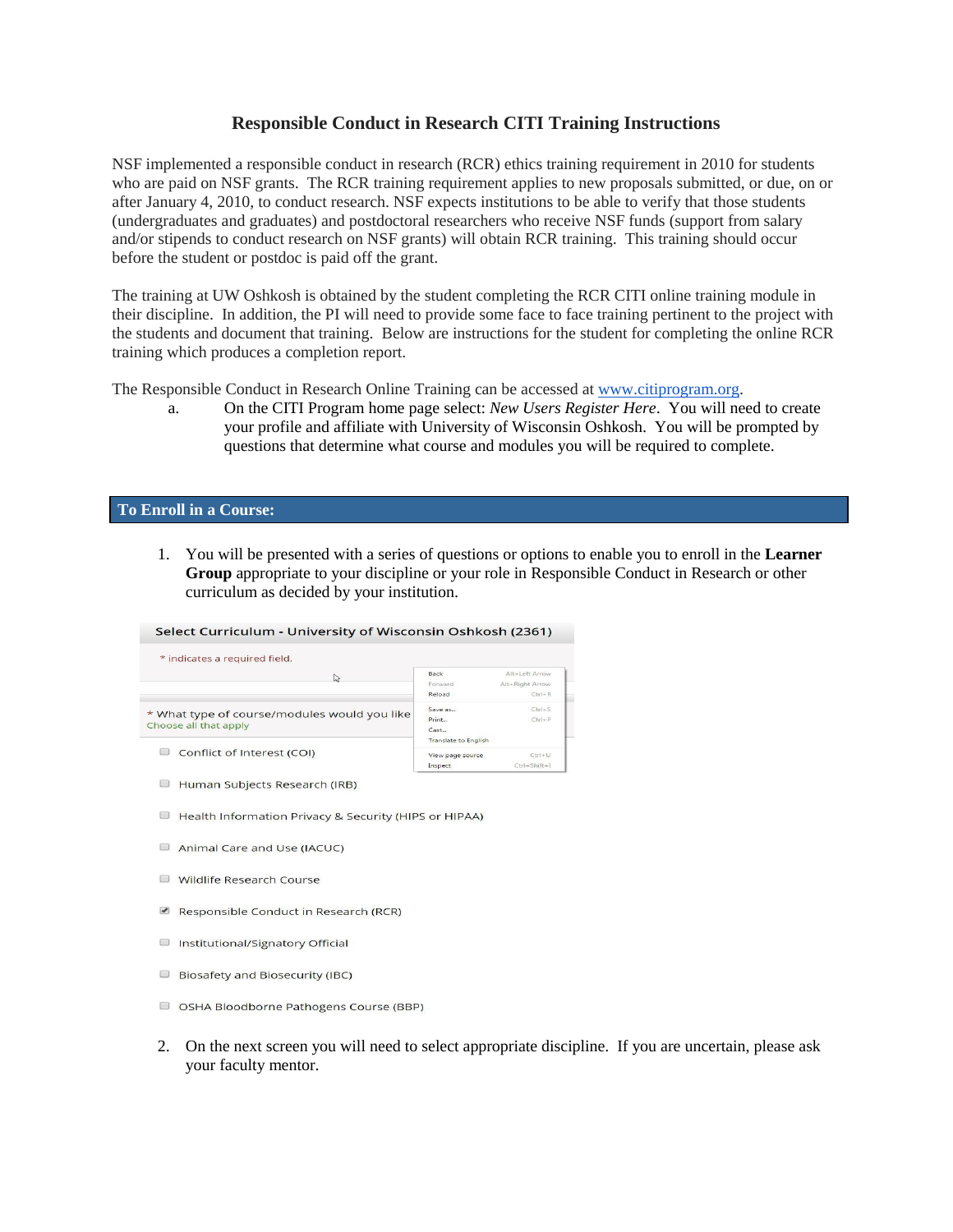

Main Menu > Add Course/Update Learner Groups



\* Please make your selection below to receive the courses in the Responsible Conduct of Research. Choose one answer

RCR for Life Sciences

 $\mathbb{Z}$ 

RCR for Social & Behavioral Investigators

- RCR for Physical Science
- $\circ$  RCR for Arts and Humanities
- 3. After you submit, you will be given the opportunity to affiliate with a VA Medical Center. If you are not doing work at a VA Medical center, answer **"NO"** and **Submit.**
- 4. The next page is the **Main Menu**. This page lists the courses you have chosen.
- 5. Click the **Title of the Course** to begin or continue the course.
- 6. Please **Complete the Integrity Assurance Statement** presented at the top after clicking a course title. The system will allow you to start taking the course modules after completing it.
- 7. Complete the Required modules and associated quizzes.
- 8. Complete the required number of Elective modules and associated quizzes
- 9. When you complete all Required Modules in your curriculum and any necessary Elective Modules, you will be shown a list of**Optional Modules**. You may return to the course site at a future time to review these modules.
- Please be aware that Optional Modules **do not** count towards nor appear on a completion report. 10. When you complete all required modules successfully, you may print your completion report through the link:

**Print Report** from your Main Menu or your **Previously Completed Coursework** page.

You may use multiple log on sessions if you are unable to finish in one sitting

**To Complete the Course:**